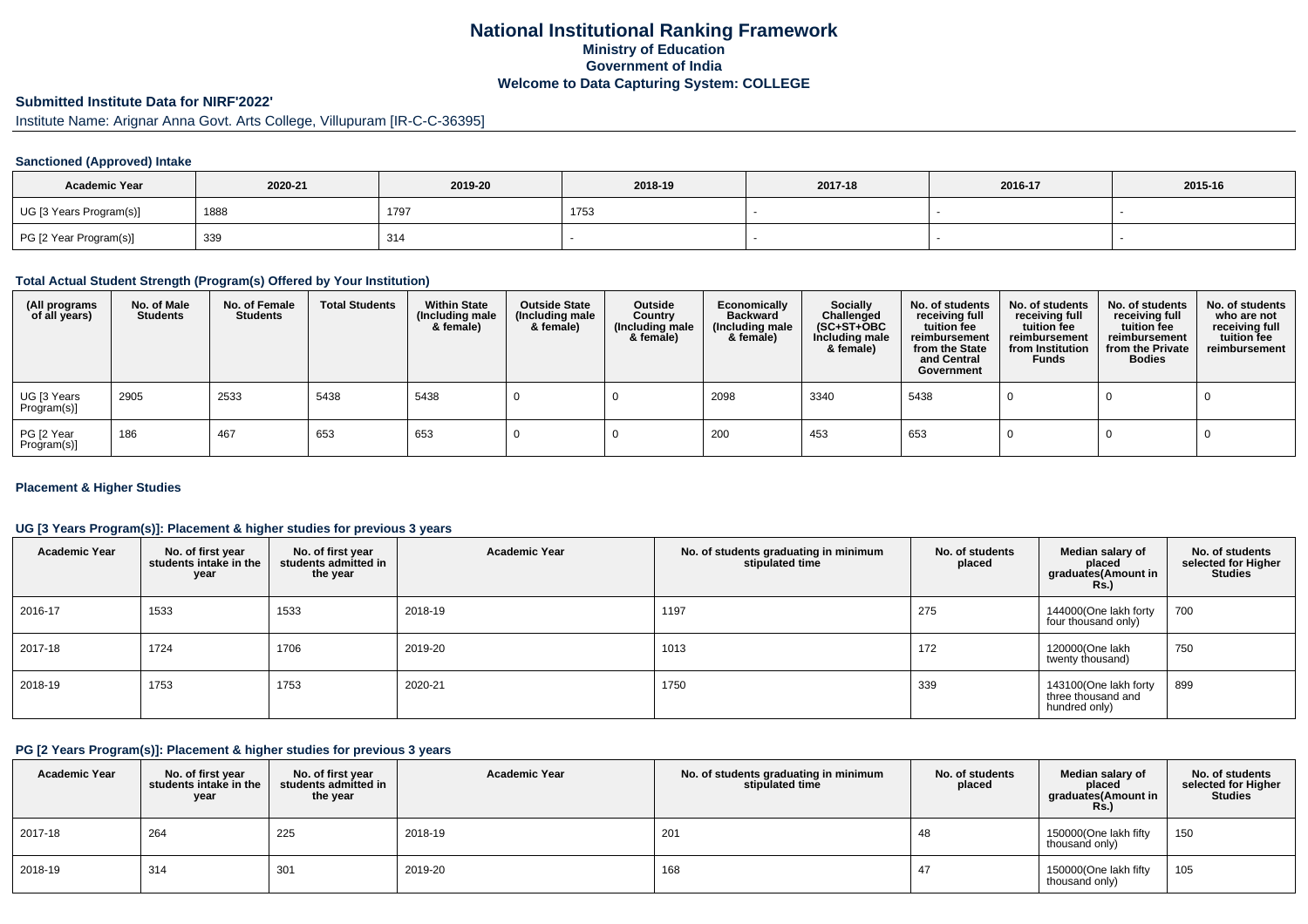| 2019-20 | 314 | 314 | 2020-21 | 314 |  | lakh sixtv<br>166000(One<br>six thousand only) | 172 |
|---------|-----|-----|---------|-----|--|------------------------------------------------|-----|
|---------|-----|-----|---------|-----|--|------------------------------------------------|-----|

# **Financial Resources: Utilised Amount for the Capital expenditure for previous 3 years**

| <b>Academic Year</b>                                                                            | 2020-21                                                                               |                                                                                                      | 2018-19                                                                     |  |  |
|-------------------------------------------------------------------------------------------------|---------------------------------------------------------------------------------------|------------------------------------------------------------------------------------------------------|-----------------------------------------------------------------------------|--|--|
|                                                                                                 | <b>Utilised Amount</b>                                                                |                                                                                                      | <b>Utilised Amount</b>                                                      |  |  |
|                                                                                                 |                                                                                       | Annual Capital Expenditure on Academic Activities and Resources (excluding expenditure on buildings) |                                                                             |  |  |
| Library                                                                                         | 200000 (Two lakhs only)                                                               | 185000 (One lakh eighty thousand only)                                                               | 168208 (One lakh sixty eight thousand two hundred and eight<br>only)        |  |  |
| New Equipment for Laboratories                                                                  | 250000 (Two lakhs fifty thousand only)                                                | 244997 (Two lakhs forty four thousand nine hundred and ninety<br>seven only)                         | 204982 (Two lakhs four thousand nine hundred and eighty two<br>only)        |  |  |
| Other expenditure on creation of Capital Assets (excluding<br>expenditure on Land and Building) | 2864572 (Twenty eight lakhs sixty four thousand five hundred<br>and seventy two only) | 1865904 (Eighteen lakhs sixty five thousand nine hundred and<br>four only)                           | 1016387 (Ten lakhs sixteen thousand three hundred and<br>eighty seven only) |  |  |

# **Financial Resources: Utilised Amount for the Operational expenditure for previous 3 years**

| <b>Academic Year</b>                                                                                                                                                                            | 2020-21                                                                            | 2019-20                                                                                         | 2018-19                                                                                            |  |  |  |  |  |  |
|-------------------------------------------------------------------------------------------------------------------------------------------------------------------------------------------------|------------------------------------------------------------------------------------|-------------------------------------------------------------------------------------------------|----------------------------------------------------------------------------------------------------|--|--|--|--|--|--|
|                                                                                                                                                                                                 | <b>Utilised Amount</b>                                                             | <b>Utilised Amount</b>                                                                          | <b>Utilised Amount</b>                                                                             |  |  |  |  |  |  |
| <b>Annual Operational Expenditure</b>                                                                                                                                                           |                                                                                    |                                                                                                 |                                                                                                    |  |  |  |  |  |  |
| Salaries (Teaching and Non Teaching staff)                                                                                                                                                      | 184468045 (Eighteen crore Forty four lakh sixty eight thousand<br>forty five only) | 183186831 (Eighteen crore thirty one lakh eighty six thousand<br>eight hundred thirty one only) | 153783707 (Fifteen crore thirty seven lakhs eighty three<br>thousand seven hundred and seven only) |  |  |  |  |  |  |
| Maintenance of Academic Infrastructure or consumables and<br>other running expenditures (excluding maintenance of hostels<br>and allied services, rent of the building, depreciation cost, etc) | 2644297 (Twenty six lakh forty four thousand two hundred and<br>ninety seven only) | 1193499 (Eleven lakh ninety three thousand four and ninety<br>nine only)                        | 593000 (Five lakhs ninety three thousand only)                                                     |  |  |  |  |  |  |
| Seminars/Conferences/Workshops                                                                                                                                                                  | 38495 (Thirty Eight Thousand Four hundred ninety five only)                        | 75000 (Seventy five thousand only)                                                              | 36500 (Thirty Six thousand five hundred only)                                                      |  |  |  |  |  |  |

# **PCS Facilities: Facilities of physically challenged students**

| 1. Do your institution buildings have Lifts/Ramps?                                                                                                         | Yes, more than 80% of the buildings |
|------------------------------------------------------------------------------------------------------------------------------------------------------------|-------------------------------------|
| 2. Do your institution have provision for walking aids, including wheelchairs and transportation from one building to another for<br>handicapped students? | Yes                                 |
| 3. Do your institution buildings have specially designed toilets for handicapped students?                                                                 | Yes, more than 60% of the buildings |

# **Faculty Details**

| Srno | Name                                | Age | Designation                                         | Gender | Qualification | Experience (In<br>Months) | <b>Currently working</b><br>with institution? | <b>Joining Date</b> | <b>Leaving Date</b> | <b>Association type</b> |
|------|-------------------------------------|-----|-----------------------------------------------------|--------|---------------|---------------------------|-----------------------------------------------|---------------------|---------------------|-------------------------|
|      | Dr R SIVAKUMAR                      | 55  | Dean / Principal /<br>Director / Vice<br>Chancellor | Male   | Ph.D          | 300                       | Yes                                           | 26-09-2020          | $-$                 | Regular                 |
| 2    | A VENKATESAN                        | 48  | <b>Assistant Professor</b>                          | Male   | M. Phil       | 164                       | Yes                                           | 26-12-2007          | $-$                 | Regular                 |
| 3    | D SYLVA KERINA<br><b>CHRISTELLA</b> | 54  | <b>Assistant Professor</b>                          | Female | M. Phil       | 145                       | Yes                                           | 22-07-2010          | $-$                 | Regular                 |
| 4    | Dr A CLAUDE                         | 48  | <b>Assistant Professor</b>                          | Male   | Ph.D          | 126                       | Yes                                           | 13-08-2012          | $- -$               | Regular                 |
| 5    | Dr A PRADEEP                        | 42  | <b>Assistant Professor</b>                          | Male   | Ph.D          | 154                       | Yes                                           | 07-09-2011          | $-$                 | Regular                 |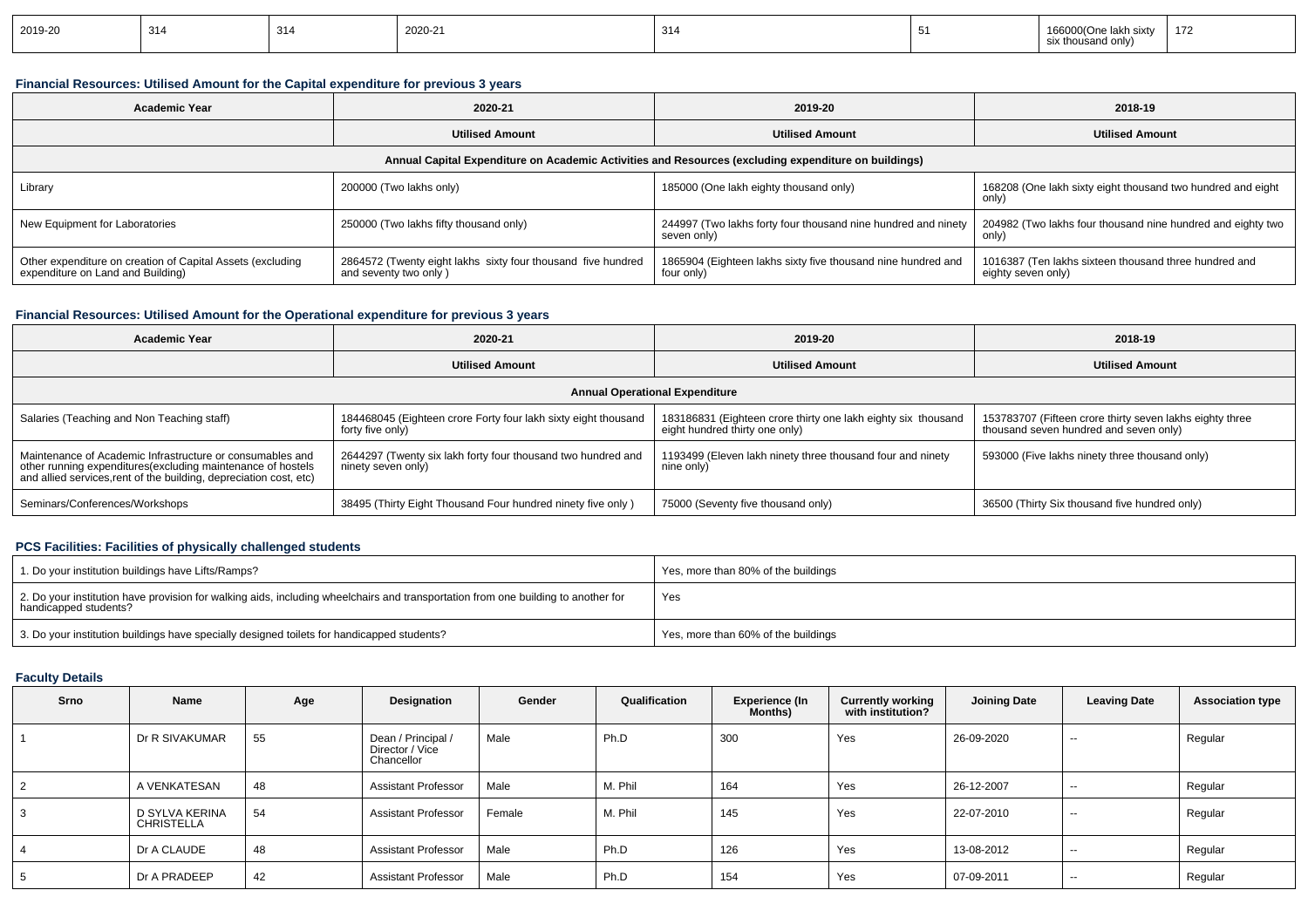| 6              | Dr B<br><b>KARTHIKEYAN</b>            | 55 | <b>Assistant Professor</b> | Male   | Ph.D    | 164 | Yes | 26-12-2007 | ۰.                       | Regular             |
|----------------|---------------------------------------|----|----------------------------|--------|---------|-----|-----|------------|--------------------------|---------------------|
| $\overline{7}$ | Dr C LOURDU<br><b>EDISON RAJ</b>      | 58 | <b>Assistant Professor</b> | Male   | Ph.D    | 73  | Yes | 01-10-2015 | $\overline{\phantom{a}}$ | Regular             |
| 8              | Dr D<br><b>KARTHIKEYAN</b>            | 46 | <b>Assistant Professor</b> | Male   | Ph.D    | 164 | Yes | 04-03-2016 | $\overline{\phantom{a}}$ | Adhoc / Contractual |
| 9              | Dr E SUZANNE<br><b>MARIE NAPOLION</b> | 54 | <b>Assistant Professor</b> | Female | Ph.D    | 126 | Yes | 08-08-2013 | $\overline{\phantom{a}}$ | Regular             |
| 10             | Dr K ANANDHI                          | 45 | <b>Assistant Professor</b> | Female | Ph.D    | 169 | Yes | 22-03-2017 | --                       | Adhoc / Contractual |
| 11             | Dr K S SATHEESH<br>KUMAR              | 45 | Associate Professor        | Male   | Ph.D    | 244 | Yes | 31-08-2000 | $\overline{\phantom{a}}$ | Regular             |
| 12             | Dr L<br>RAVISHANKAR                   | 57 | Associate Professor        | Male   | Ph.D    | 300 | Yes | 27-08-1996 | $\overline{\phantom{a}}$ | Regular             |
| 13             | Dr M<br>SENTHILKUMAR                  | 49 | <b>Assistant Professor</b> | Male   | Ph.D    | 169 | Yes | 02-02-2016 | $\overline{a}$           | Adhoc / Contractual |
| 14             | Dr P<br>DHANDAYUTHAPA<br>NI.          | 42 | <b>Assistant Professor</b> | Male   | Ph.D    | 126 | Yes | 08-08-2012 | $\sim$                   | Regular             |
| 15             | Dr R ASOKAN                           | 49 | <b>Assistant Professor</b> | Male   | Ph.D    | 164 | Yes | 26-12-2007 | $\overline{\phantom{a}}$ | Regular             |
| 16             | Dr R SIVASANKARI                      | 38 | <b>Assistant Professor</b> | Female | Ph.D    | 73  | Yes | 11-08-2016 | $\overline{\phantom{a}}$ | Regular             |
| 17             | Dr S SRIDHAR                          | 43 | <b>Assistant Professor</b> | Male   | Ph.D    | 169 | Yes | 02-02-2016 | --                       | Adhoc / Contractual |
| 18             | Dr T MANIKANDAN                       | 45 | <b>Assistant Professor</b> | Male   | Ph.D    | 154 | Yes | 13-10-2008 | $\overline{\phantom{a}}$ | Regular             |
| 19             | Dr V<br>VAITHIYANATHAN                | 41 | <b>Assistant Professor</b> | Male   | Ph.D    | 154 | Yes | 13-10-2008 | $\overline{\phantom{a}}$ | Regular             |
| 20             | <b>J SRIDEVI</b>                      | 47 | <b>Assistant Professor</b> | Female | M. Phil | 164 | Yes | 27-01-2008 | $\overline{\phantom{a}}$ | Regular             |
| 21             | R RAVI                                | 58 | Associate Professor        | Male   | M. Phil | 274 | Yes | 02-08-2016 | $\overline{\phantom{a}}$ | Regular             |
| 22             | <b>S RAMESH</b>                       | 49 | <b>Assistant Professor</b> | Male   | M. Phil | 145 | Yes | 09-07-2009 | $\overline{\phantom{a}}$ | Regular             |
| 23             | Dr V<br>SUNDARAVADIVEL<br>U           | 57 | Associate Professor        | Male   | Ph.D    | 244 | Yes | 14-06-2017 | $\overline{\phantom{a}}$ | Regular             |
| 24             | G K ARUN                              | 42 | <b>Assistant Professor</b> | Male   | M. Phil | 186 | Yes | 09-02-2018 | --                       | Adhoc / Contractual |
| 25             | A M AROKIA<br>VIJAYA                  | 46 | <b>Assistant Professor</b> | Female | M. Phil | 72  | Yes | 12-08-2016 | --                       | Regular             |
| 26             | Dr A ANNAMALAI                        | 47 | <b>Assistant Professor</b> | Male   | Ph.D    | 207 | Yes | 01-10-2015 |                          | Regular             |
| 27             | Dr A WILLIAM                          | 53 | Associate Professor        | Male   | Ph.D    | 268 | Yes | 26-12-1999 | Ξ.                       | Regular             |
| 28             | Dr B RAJA<br>RAJESWARI<br>JAYARANI    | 44 | <b>Assistant Professor</b> | Female | Ph.D    | 127 | Yes | 28-02-2011 | --                       | Regular             |
| 29             | Dr D RAMESH                           | 46 | <b>Assistant Professor</b> | Male   | Ph.D    | 73  | Yes | 05-10-2015 | Ξ.                       | Regular             |
| 30             | Dr G GUNASEKAR                        | 44 | Assistant Professor        | Male   | Ph.D    | 126 | Yes | 24-05-2004 | Ξ.                       | Regular             |
| 31             | Dr K KALAICHELVI                      | 56 | <b>Assistant Professor</b> | Female | Ph.D    | 164 | Yes | 26-12-2007 | Ξ.                       | Regular             |
| 32             | Dr K PRAKASH                          | 45 | <b>Assistant Professor</b> | Male   | Ph.D    | 142 | Yes | 12-08-2012 | $\overline{\phantom{a}}$ | Regular             |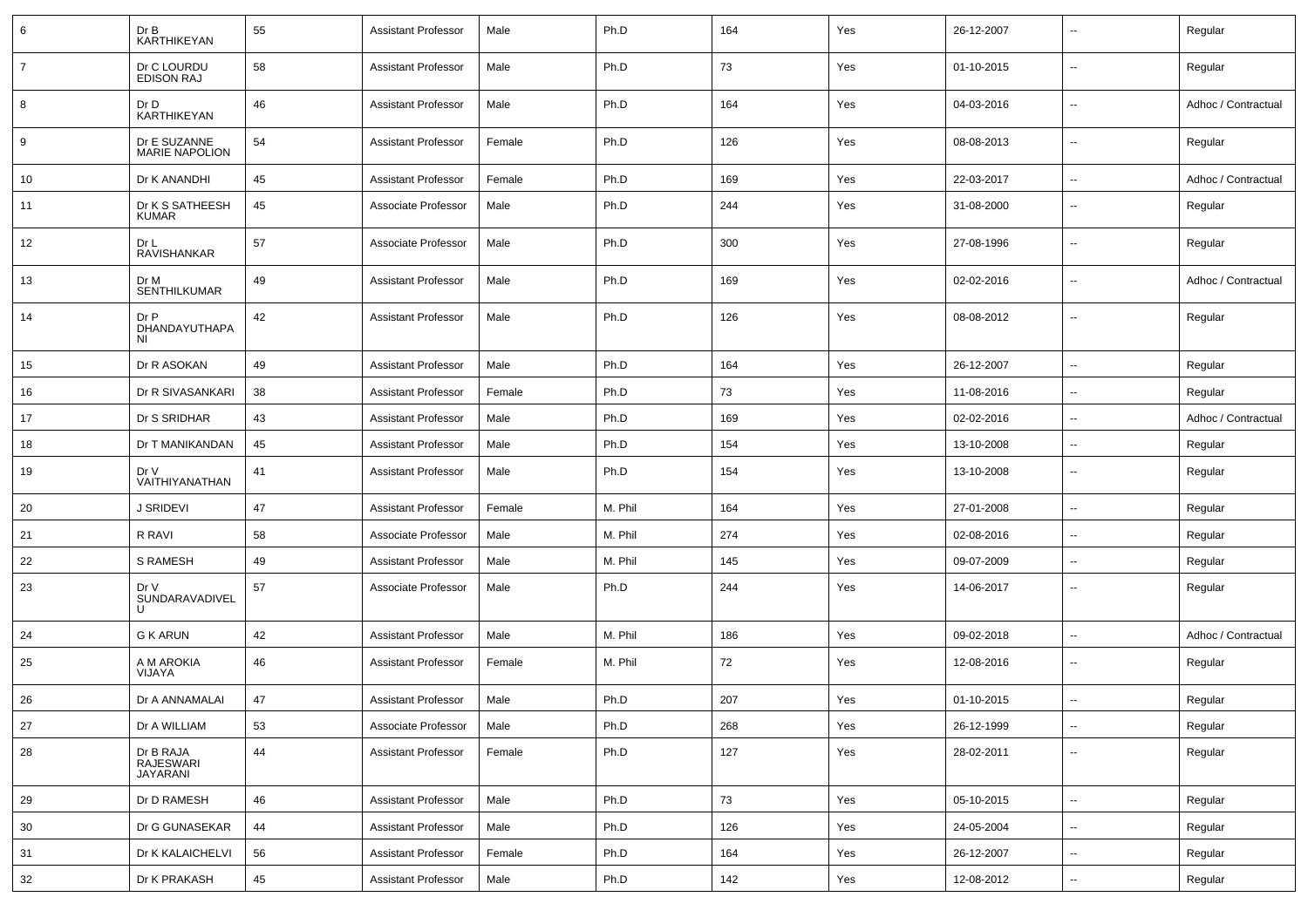| 33 | Dr K SETTU                         | 56 | Associate Professor        | Male   | Ph.D    | 274 | Yes | 14-10-1998 | --                       | Regular             |
|----|------------------------------------|----|----------------------------|--------|---------|-----|-----|------------|--------------------------|---------------------|
| 34 | Dr M RAJAVEL                       | 46 | <b>Assistant Professor</b> | Male   | Ph.D    | 73  | Yes | 06-11-2015 | $\overline{\phantom{a}}$ | Regular             |
| 35 | Dr N ASHOK<br><b>KUMAR</b>         | 45 | <b>Assistant Professor</b> | Male   | Ph.D    | 154 | Yes | 13-10-2008 | ۰.                       | Regular             |
| 36 | Dr P RAVINDIRAN                    | 40 | <b>Assistant Professor</b> | Male   | Ph.D    | 145 | Yes | 21-07-2010 | $\overline{\phantom{a}}$ | Regular             |
| 37 | Dr R MANAVALAN                     | 48 | <b>Assistant Professor</b> | Male   | Ph.D    | 120 | Yes | 05-11-2015 | --                       | Regular             |
| 38 | Dr S DHANAM                        | 48 | <b>Assistant Professor</b> | Female | Ph.D    | 164 | Yes | 26-12-2007 | --                       | Regular             |
| 39 | Dr S MURUGAN                       | 47 | <b>Assistant Professor</b> | Male   | Ph.D    | 181 | Yes | 02-02-2017 | $\overline{\phantom{a}}$ | Adhoc / Contractual |
| 40 | Dr S SURESH                        | 49 | <b>Assistant Professor</b> | Male   | Ph.D    | 73  | Yes | 27-07-2015 | --                       | Regular             |
| 41 | Dr T RANI                          | 50 | <b>Assistant Professor</b> | Female | Ph.D    | 73  | Yes | 27-07-2015 | $\overline{\phantom{a}}$ | Regular             |
| 42 | <b>G RAVICHANDRAN</b>              | 50 | <b>Assistant Professor</b> | Male   | M. Phil | 146 | Yes | 16-07-2010 | $\overline{\phantom{a}}$ | Regular             |
| 43 | M CHINNADURAI                      | 37 | <b>Assistant Professor</b> | Male   | M. Phil | 73  | Yes | 10-08-2016 | --                       | Regular             |
| 44 | Dr S<br>KUMARAGURU                 | 50 | <b>Assistant Professor</b> | Male   | Ph.D    | 145 | Yes | 09-07-2009 | $\overline{\phantom{a}}$ | Regular             |
| 45 | V HARIHARAN                        | 38 | <b>Assistant Professor</b> | Male   | M. Phil | 73  | Yes | 01-03-2016 | --                       | Regular             |
| 46 | M RAJASEKARAN                      | 40 | <b>Assistant Professor</b> | Male   | M. Phil | 145 | Yes | 17-09-2018 | $\overline{\phantom{a}}$ | Regular             |
| 47 | Dr T<br>THEGALEESAN                | 45 | <b>Assistant Professor</b> | Male   | Ph.D    | 180 | Yes | 16-08-2018 | ۰.                       | Adhoc / Contractual |
| 48 | Dr D<br>RANGANATHAN                | 44 | <b>Assistant Professor</b> | Male   | Ph.D    | 155 | Yes | 13-10-2008 | --                       | Regular             |
| 49 | Dr A AROUL<br>DASSE                | 58 | <b>Assistant Professor</b> | Male   | Ph.D    | 164 | Yes | 26-12-2007 | $\overline{\phantom{a}}$ | Regular             |
| 50 | Dr A NATARAJAN                     | 47 | <b>Assistant Professor</b> | Male   | Ph.D    | 169 | Yes | 03-02-2016 | --                       | Adhoc / Contractual |
| 51 | Dr B HAMEED<br><b>BASHA</b>        | 39 | <b>Assistant Professor</b> | Male   | Ph.D    | 167 | Yes | 01-02-2017 | ۰.                       | Adhoc / Contractual |
| 52 | Dr B SAMINATHAN                    | 54 | <b>Assistant Professor</b> | Male   | Ph.D    | 142 | Yes | 08-09-2011 | Ξ.                       | Regular             |
| 53 | Dr G SATHYA                        | 50 | <b>Assistant Professor</b> | Female | Ph.D    | 145 | Yes | 09-07-2010 | $\overline{\phantom{a}}$ | Regular             |
| 54 | Dr K<br>KANAGASABAPAT<br><b>HY</b> | 54 | Associate Professor        | Male   | Ph.D    | 274 | Yes | 22-10-1998 | ۰.                       | Regular             |
| 55 | Dr K R<br>RAJENDIRAN               | 52 | <b>Assistant Professor</b> | Male   | Ph.D    | 174 | Yes | 07-02-2017 | $\overline{a}$           | Adhoc / Contractual |
| 56 | Dr L PANDIYAN                      | 47 | <b>Assistant Professor</b> | Male   | Ph.D    | 176 | Yes | 10-10-2017 | Ξ.                       | Adhoc / Contractual |
| 57 | Dr M RAJENDRAN                     | 59 | Assistant Professor        | Male   | Ph.D    | 214 | Yes | 12-10-2017 | --                       | Adhoc / Contractual |
| 58 | Dr N PARIMALA                      | 43 | <b>Assistant Professor</b> | Female | Ph.D    | 74  | Yes | 01-08-2016 | Ξ.                       | Regular             |
| 59 | Dr P SHAKILA                       | 47 | <b>Assistant Professor</b> | Female | Ph.D    | 169 | Yes | 02-02-2016 | $\overline{\phantom{a}}$ | Adhoc / Contractual |
| 60 | Dr R<br>SHUNMUGATHAI               | 44 | <b>Assistant Professor</b> | Female | Ph.D    | 73  | Yes | 28-07-2015 | Ξ.                       | Regular             |
| 61 | Dr S LAKSHMI                       | 48 | <b>Assistant Professor</b> | Female | Ph.D    | 154 | Yes | 26-12-2007 | ۰.                       | Regular             |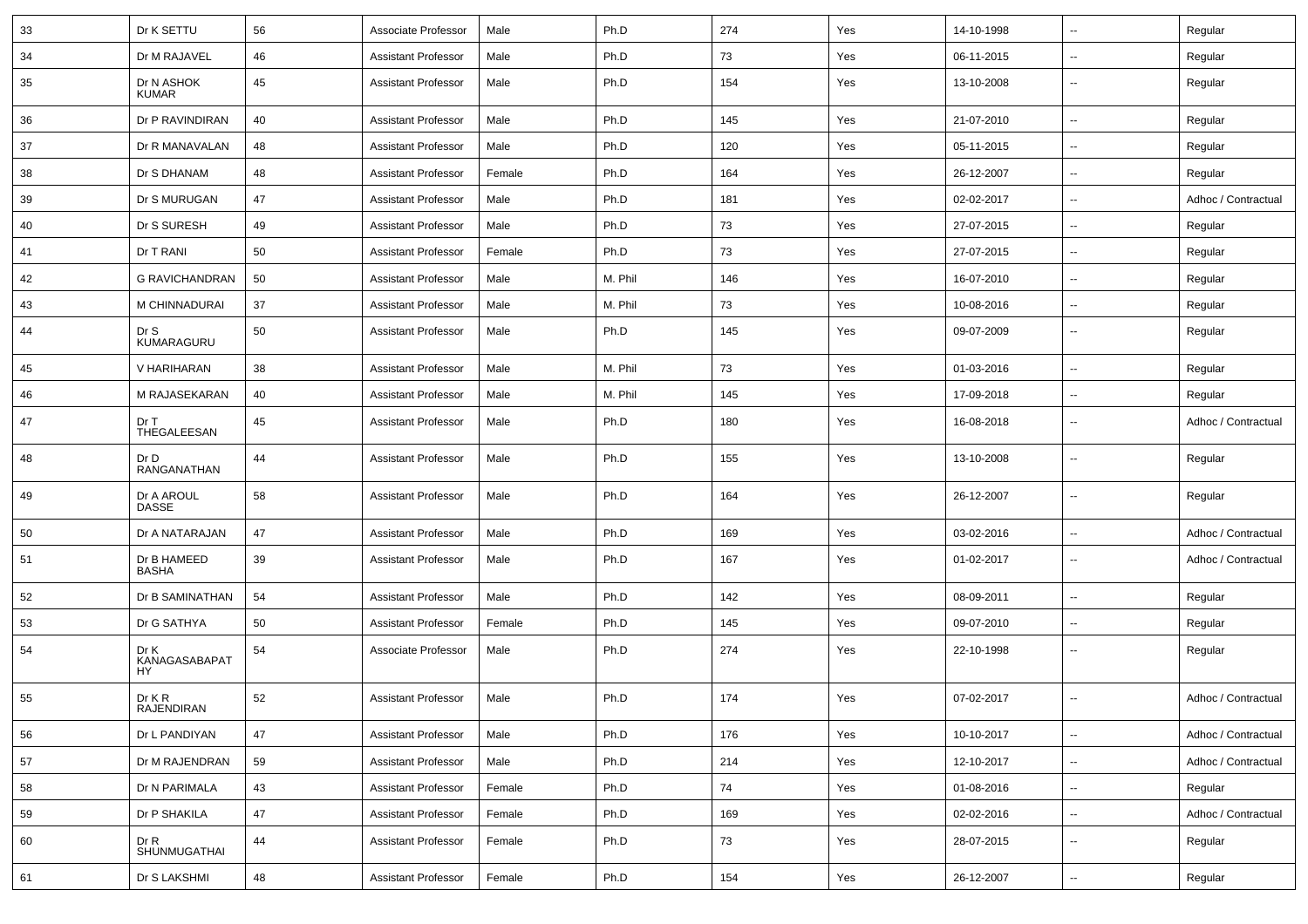| 62 | Dr S<br>SACHITHANANTHA<br>м  | 46 | <b>Assistant Professor</b> | Male   | Ph.D    | 145 | Yes | 03-11-2015 |                          | Regular             |
|----|------------------------------|----|----------------------------|--------|---------|-----|-----|------------|--------------------------|---------------------|
| 63 | Dr S YASODHAI                | 49 | <b>Assistant Professor</b> | Female | Ph.D    | 146 | Yes | 16-07-2010 | $\overline{\phantom{a}}$ | Regular             |
| 64 | Dr V KALAISELVI              | 48 | <b>Assistant Professor</b> | Female | Ph.D    | 154 | Yes | 10-02-2017 | $\overline{\phantom{a}}$ | Adhoc / Contractual |
| 65 | Dr G SAKTHIVEL               | 48 | <b>Assistant Professor</b> | Male   | Ph.D    | 165 | Yes | 26-12-2007 | $\overline{\phantom{a}}$ | Regular             |
| 66 | M LAKSHMANAN                 | 44 | <b>Assistant Professor</b> | Male   | M. Phil | 126 | Yes | 19-04-2012 | $\overline{\phantom{a}}$ | Regular             |
| 67 | S PARAMESWARI                | 40 | <b>Assistant Professor</b> | Female | M. Phil | 145 | Yes | 21-07-2010 | $\overline{\phantom{a}}$ | Regular             |
| 68 | V S ARULMANI                 | 36 | <b>Assistant Professor</b> | Female | M. Phil | 73  | Yes | 19-10-2015 | $\overline{\phantom{a}}$ | Regular             |
| 69 | Dr K<br><b>BALAMURUGAN</b>   | 42 | <b>Assistant Professor</b> | Male   | Ph.D    | 169 | Yes | 01-12-2017 | $\overline{\phantom{a}}$ | Adhoc / Contractual |
| 70 | K MANIVANNAN                 | 40 | <b>Assistant Professor</b> | Male   | M. Phil | 179 | Yes | 09-02-2018 | $\overline{\phantom{a}}$ | Adhoc / Contractual |
| 71 | A DANIEL<br>AROQUIARAJ       | 48 | <b>Assistant Professor</b> | Male   | M. Phil | 146 | Yes | 21-02-2011 | $\overline{\phantom{a}}$ | Regular             |
| 72 | Dr A ANBUVEL                 | 45 | <b>Assistant Professor</b> | Male   | Ph.D    | 169 | Yes | 02-02-2016 | $\overline{\phantom{a}}$ | Adhoc / Contractual |
| 73 | Dr A LATHA<br><b>KUMARI</b>  | 54 | <b>Assistant Professor</b> | Female | Ph.D    | 155 | Yes | 13-10-2008 | $\overline{\phantom{a}}$ | Regular             |
| 74 | Dr A SUBRAMANI               | 58 | Associate Professor        | Male   | Ph.D    | 300 | Yes | 26-08-1996 | $\mathbf{u}$             | Regular             |
| 75 | Dr B MANIVANNAN              | 51 | <b>Assistant Professor</b> | Male   | Ph.D    | 189 | Yes | 07-10-2017 | $\overline{\phantom{a}}$ | Adhoc / Contractual |
| 76 | Dr C SELVARANI               | 53 | <b>Assistant Professor</b> | Female | Ph.D    | 165 | Yes | 01-02-2009 | $\overline{\phantom{a}}$ | Regular             |
| 77 | Dr D MANIKANDAN              | 46 | <b>Assistant Professor</b> | Male   | Ph.D    | 145 | Yes | 09-07-2009 | $\mathbf{u}$             | Regular             |
| 78 | Dr G BOOPATHY                | 57 | Associate Professor        | Male   | Ph.D    | 274 | Yes | 15-10-1998 | $\overline{\phantom{a}}$ | Regular             |
| 79 | Dr K DEVANADHAN              | 40 | <b>Assistant Professor</b> | Male   | Ph.D    | 167 | Yes | 07-02-2017 | $\overline{\phantom{a}}$ | Adhoc / Contractual |
| 80 | Dr K<br>PARTHASARATHI        | 51 | <b>Assistant Professor</b> | Male   | Ph.D    | 226 | Yes | 02-02-2016 | $\overline{\phantom{a}}$ | Adhoc / Contractual |
| 81 | Dr K SAMBATH<br><b>KUMAR</b> | 46 | <b>Assistant Professor</b> | Male   | Ph.D    | 164 | Yes | 26-12-2007 | $\mathbf{u}$             | Regular             |
| 82 | Dr M SIVARAMAN               | 50 | <b>Assistant Professor</b> | Male   | Ph.D    | 154 | Yes | 03-07-2009 | $\overline{\phantom{a}}$ | Regular             |
| 83 | Dr P HAJASHARIF              | 40 | <b>Assistant Professor</b> | Male   | Ph.D    | 154 | Yes | 12-10-2017 | $\overline{\phantom{a}}$ | Adhoc / Contractual |
| 84 | Dr R EZHILARASI              | 41 | <b>Assistant Professor</b> | Female | Ph.D    | 126 | Yes | 28-02-2011 | $\overline{\phantom{a}}$ | Regular             |
| 85 | Dr S ARAVAZHI                | 49 | <b>Assistant Professor</b> | Male   | Ph.D    | 164 | Yes | 26-12-2007 |                          | Regular             |
| 86 | Dr S MAHAVISHNU              | 56 | Associate Professor        | Male   | Ph.D    | 286 | Yes | 04-07-2000 | $\sim$                   | Regular             |
| 87 | Dr S SUDARKODI               | 51 | <b>Assistant Professor</b> | Female | Ph.D    | 126 | Yes | 03-03-2011 | $\overline{\phantom{a}}$ | Regular             |
| 88 | Dr E EZHILMATHI              | 45 | <b>Assistant Professor</b> | Female | Ph.D    | 154 | Yes | 10-11-2008 | $\overline{\phantom{a}}$ | Regular             |
| 89 | Dr K ANBUMOZHI               | 59 | <b>Assistant Professor</b> | Female | Ph.D    | 165 | Yes | 26-12-2007 | ۰.                       | Regular             |
| 90 | S JEYANTHI                   | 40 | <b>Assistant Professor</b> | Female | M. Phil | 154 | Yes | 09-07-2009 | $\overline{\phantom{a}}$ | Regular             |
| 91 | T BHARATHI                   | 49 | <b>Assistant Professor</b> | Female | M. Phil | 164 | Yes | 26-12-2007 | ۰.                       | Regular             |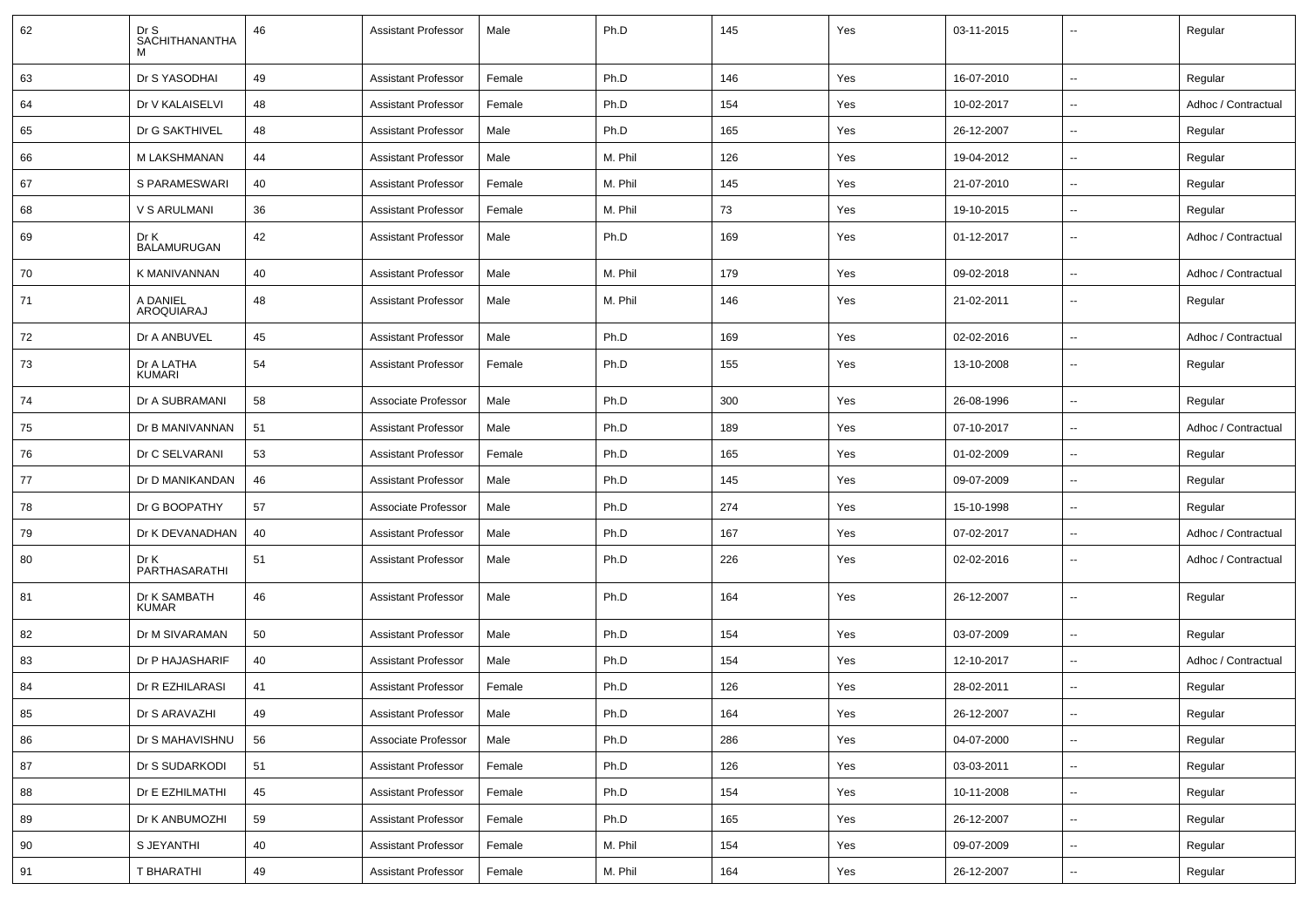| 92  | Dr V<br>VIJAYARANGAM          | 43 | Assistant Professor        | Male   | Ph.D       | 126    | Yes | 12-09-2018 | $\sim$                   | Regular             |
|-----|-------------------------------|----|----------------------------|--------|------------|--------|-----|------------|--------------------------|---------------------|
| 93  | <b>G BALAMURUGAN</b>          | 39 | Assistant Professor        | Male   | M. Phil    | 156    | Yes | 02-08-2018 | $\sim$                   | Adhoc / Contractual |
| 94  | R SEENU                       | 42 | Assistant Professor        | Male   | M. Phil    | 156    | Yes | 14-02-2018 | $\overline{\phantom{a}}$ | Adhoc / Contractual |
| 95  | Dr S ARULARASAN               | 45 | <b>Assistant Professor</b> | Male   | Ph.D       | 156    | Yes | 28-03-2019 | $\overline{\phantom{a}}$ | Adhoc / Contractual |
| 96  | S MADHANMOHAN                 | 44 | Assistant Professor        | Male   | M. Phil    | 190    | Yes | 05-03-2019 | $\sim$                   | Adhoc / Contractual |
| 97  | T MAHENDRAN                   | 45 | Assistant Professor        | Male   | M. Phil    | 180    | Yes | 21-02-2019 | $\overline{\phantom{a}}$ | Adhoc / Contractual |
| 98  | S RAVISANKAR                  | 40 | Assistant Professor        | Male   | M. Phil    | 192    | Yes | 12-03-2020 | $\overline{\phantom{a}}$ | Adhoc / Contractual |
| 99  | Dr R SARAVANAN                | 47 | Assistant Professor        | Male   | Ph.D       | 169    | Yes | 08-03-2021 | $\sim$                   | Adhoc / Contractual |
| 100 | Dr K BABU                     | 37 | Assistant Professor        | Male   | Ph.D       | 124    | Yes | 01-12-2021 | $\overline{\phantom{a}}$ | Regular             |
| 101 | Dr P RAMESH                   | 38 | Other                      | Male   | Ph.D       | 80     | Yes | 15-06-2019 | $\sim$                   | Adhoc / Contractual |
| 102 | Dr D Anbu                     | 38 | Other                      | Male   | Ph.D       | 56     | Yes | 02-07-2019 | $\sim$                   | Adhoc / Contractual |
| 103 | Dr A Thajunnisha<br>Begam     | 46 | Other                      | Female | Ph.D       | 120    | Yes | 04-08-2004 | $\overline{\phantom{a}}$ | Adhoc / Contractual |
| 104 | N RAMYA                       | 29 | Other                      | Female | M. Phil    | 21     | Yes | 07-01-2020 | $\overline{\phantom{a}}$ | Adhoc / Contractual |
| 105 | Dr B JAYAKUMAR                | 35 | Other                      | Male   | Ph.D       | 5      | Yes | 04-10-2021 | $\sim$                   | Adhoc / Contractual |
| 106 | V EZHUMALAI                   | 35 | Other                      | Male   | M. Phil    | 150    | Yes | 23-09-2009 | $\sim$                   | Adhoc / Contractual |
| 107 | M SENDHIL                     | 34 | Other                      | Male   | Ph.D       | 110    | Yes | 12-12-2012 | $\overline{\phantom{a}}$ | Adhoc / Contractual |
| 108 | N KALAISELVI                  | 39 | Other                      | Female | M. Phil    | 80     | Yes | 03-09-2014 | $\overline{\phantom{a}}$ | Adhoc / Contractual |
| 109 | S ARULJOTHI                   | 33 | Other                      | Female | M. Phil    | 80     | Yes | 03-09-2014 | $\sim$                   | Adhoc / Contractual |
| 110 | S DEVI                        | 44 | Other                      | Female | M. Phil    | 60     | Yes | 08-09-2016 | $\overline{\phantom{a}}$ | Adhoc / Contractual |
| 111 | Dr J SIVAMANI                 | 34 | Other                      | Male   | Ph.D       | 32     | Yes | 06-03-2019 | $\overline{\phantom{a}}$ | Adhoc / Contractual |
| 112 | Dr M KANNIKA<br>PARAMESWARI   | 44 | Other                      | Female | Ph.D       | 60     | Yes | 03-06-2016 | $\sim$                   | Adhoc / Contractual |
| 113 | Dr R ARIMUTHU                 | 45 | Other                      | Male   | Ph.D       | 55     | Yes | 25-07-2016 | $\sim$                   | Adhoc / Contractual |
| 114 | DR N PRABA                    | 37 | Other                      | Female | Ph.D       | 60     | Yes | 03-08-2016 | $\overline{\phantom{a}}$ | Adhoc / Contractual |
| 115 | V GEETHA                      | 48 | Other                      | Female | M. Phil    | 40     | Yes | 07-06-2018 | $\overline{\phantom{a}}$ | Adhoc / Contractual |
| 116 | A BISMI                       | 30 | Other                      | Female | M. Phil    | 40     | Yes | 21-08-2018 | $\overline{\phantom{a}}$ | Adhoc / Contractual |
| 117 | A CAROLINA MARY               | 40 | Other                      | Female | M. Phil    | 70     | Yes | 23-09-2015 | $\sim$                   | Adhoc / Contractual |
| 118 | RAICHEL ANGEL<br><b>NETTO</b> | 45 | Other                      | Female | <b>SET</b> | 80     | Yes | 19-09-2014 | $\overline{\phantom{a}}$ | Adhoc / Contractual |
| 119 | DR S<br>MOHANAPRIYA           | 40 | Other                      | Female | Ph.D       | 94     | Yes | 05-11-2012 | $\sim$                   | Adhoc / Contractual |
| 120 | D VANITHA                     | 33 | Other                      | Female | <b>SET</b> | 80     | Yes | 26-07-2014 | $\sim$                   | Adhoc / Contractual |
| 121 | K THAMIZSELVI                 | 32 | Other                      | Female | SET        | 80     | Yes | 03-03-2014 | $\sim$                   | Adhoc / Contractual |
| 122 | R ACHUTHAN                    | 31 | Other                      | Male   | M. Phil    | $50\,$ | Yes | 23-07-2015 | $\overline{\phantom{a}}$ | Adhoc / Contractual |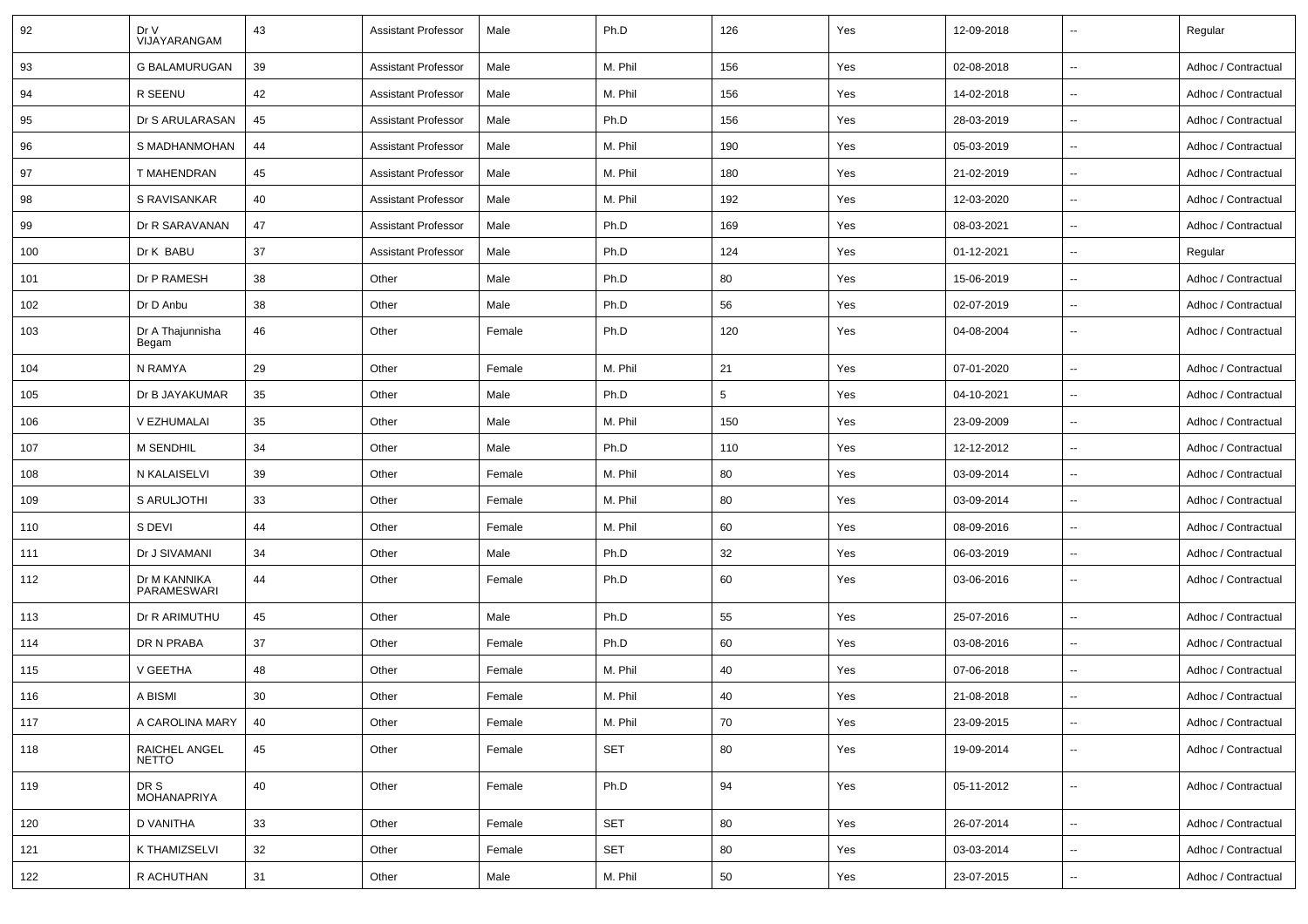| 123 | DR M KASINATHAN       | 37 | Other | Male   | Ph.D       | 10  | Yes | 02-01-2021 | $\sim$                   | Adhoc / Contractual |
|-----|-----------------------|----|-------|--------|------------|-----|-----|------------|--------------------------|---------------------|
| 124 | S MURUGESAN           | 48 | Other | Male   | M. Phil    | 195 | Yes | 29-12-2004 | $\sim$                   | Adhoc / Contractual |
| 125 | R SASIKALA            | 44 | Other | Female | M. Phil    | 160 | Yes | 06-09-2006 | $\sim$                   | Adhoc / Contractual |
| 126 | A S PACHIYAPPAN       | 49 | Other | Male   | M. Phil    | 150 | Yes | 01-09-2009 | $\overline{\phantom{a}}$ | Adhoc / Contractual |
| 127 | A C ASHMITA           | 41 | Other | Female | M. Phil    | 102 | Yes | 23-09-2010 | $\sim$                   | Adhoc / Contractual |
| 128 | <b>G PARTHIBAN</b>    | 38 | Other | Male   | M. Phil    | 75  | Yes | 09-12-2016 | $\overline{\phantom{a}}$ | Adhoc / Contractual |
| 129 | <b>G SATHIVEL</b>     | 40 | Other | Male   | M. Phil    | 42  | Yes | 27-06-2018 | $\sim$                   | Adhoc / Contractual |
| 130 | S PRIYA               | 37 | Other | Female | M. Phil    | 40  | Yes | 11-08-2017 | $\sim$                   | Adhoc / Contractual |
| 131 | DR P<br>DHAYANESHARAN | 50 | Other | Male   | Ph.D       | 115 | Yes | 20-08-2010 | $\sim$                   | Adhoc / Contractual |
| 132 | DR V<br>DHARANIMALAI  | 44 | Other | Male   | Ph.D       | 80  | Yes | 10-01-2013 | $\overline{\phantom{a}}$ | Adhoc / Contractual |
| 133 | M GNANALAKSHMI        | 36 | Other | Female | M. Phil    | 25  | Yes | 03-01-2018 | $\sim$                   | Adhoc / Contractual |
| 134 | DR B<br>ELAVARASAN    | 31 | Other | Male   | Ph.D       | 8   | Yes | 10-02-2021 | $\overline{\phantom{a}}$ | Adhoc / Contractual |
| 135 | S SARANYA             | 34 | Other | Female | M.A        | 45  | Yes | 04-11-2016 | $\overline{\phantom{a}}$ | Adhoc / Contractual |
| 136 | S SASIREKHA           | 40 | Other | Female | M. Phil    | 120 | Yes | 18-07-2011 | $\overline{\phantom{a}}$ | Other               |
| 137 | M PAKKIYARAJ          | 39 | Other | Male   | <b>MCA</b> | 120 | Yes | 15-10-2013 | $\overline{\phantom{a}}$ | Other               |
| 138 | K GOBINATHAN          | 42 | Other | Male   | M. Phil    | 120 | Yes | 17-10-2011 | $\ddotsc$                | Other               |
| 139 | M ELUMALAI            | 38 | Other | Male   | <b>MCA</b> | 117 | Yes | 03-12-2012 | $\overline{\phantom{a}}$ | Other               |
| 140 | M KAMALADEVI          | 37 | Other | Female | M.Sc.      | 80  | Yes | 12-10-2015 | $\sim$                   | Other               |
| 141 | R RAGASUDHA           | 31 | Other | Female | M.Sc.      | 70  | Yes | 16-10-2017 | $\overline{\phantom{a}}$ | Other               |
| 142 | <b>D GLADIUS</b>      | 37 | Other | Male   | <b>MCA</b> | 60  | Yes | 07-08-2015 | $\sim$                   | Other               |
| 143 | <b>G STALIN</b>       | 36 | Other | Male   | M. Phil    | 20  | Yes | 11-12-2019 | $\overline{\phantom{a}}$ | Other               |
| 144 | J LATHA               | 35 | Other | Female | <b>SET</b> | 65  | Yes | 16-08-2011 | $\ddotsc$                | Adhoc / Contractual |
| 145 | <b>T SIVASAKTHI</b>   | 38 | Other | Female | M. Phil    | 75  | Yes | 17-11-2014 | $\sim$                   | Adhoc / Contractual |
| 146 | K BHARATHA DEVI       | 37 | Other | Female | SET        | 75  | Yes | 19-11-2013 | $\sim$                   | Adhoc / Contractual |
| 147 | P REENA               | 36 | Other | Female | <b>SET</b> | 80  | Yes | 15-07-2013 |                          | Adhoc / Contractual |
| 148 | A PRAGASAM            | 32 | Other | Male   | M. Phil    | 55  | Yes | 11-07-2016 | $\overline{\phantom{a}}$ | Adhoc / Contractual |
| 149 | A ANITHA              | 28 | Other | Female | M.Sc.      | 19  | Yes | 03-02-2020 | $\overline{\phantom{a}}$ | Adhoc / Contractual |
| 150 | м<br>VIJAYARAGAVAN    | 35 | Other | Male   | SET        | 115 | Yes | 02-02-2010 | $\sim$                   | Adhoc / Contractual |
| 151 | T VENGADAPATHY        | 35 | Other | Male   | <b>SET</b> | 50  | Yes | 01-12-2015 | $\sim$                   | Adhoc / Contractual |
| 152 | K SEDUMATHAVAN        | 34 | Other | Male   | <b>SET</b> | 75  | Yes | 02-02-2015 | $\overline{\phantom{a}}$ | Adhoc / Contractual |
| 153 | DR R WILLIAM          | 57 | Other | Male   | Ph.D       | 190 | Yes | 02-02-2005 | $\sim$                   | Adhoc / Contractual |
| 154 | C SELVA KUMAR         | 41 | Other | Male   | SET        | 75  | Yes | 07-02-2012 | $\overline{\phantom{a}}$ | Adhoc / Contractual |